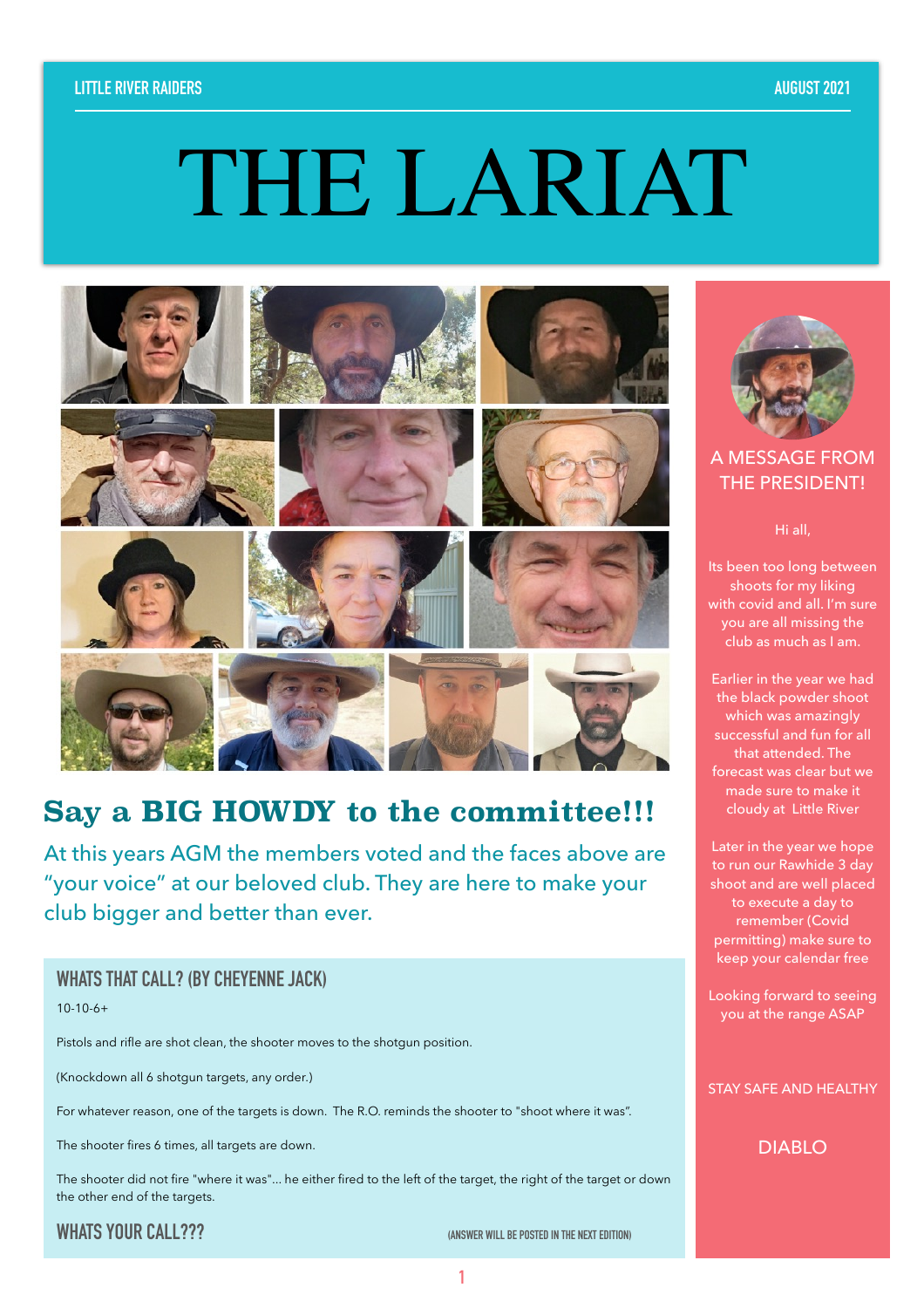

Howdy all,

Well, it's been a while since the last edition and I'm pleased to say the Lariat is back.

COVID has made things difficult, to say the least, but we have coped and put together as many shoots as possible – thank you for your co-operation and understanding.

# **SHOOTERS HANDBOOK:**

The Handbook was updated in January and, as I've previously mentioned, holds a stack of useful information regarding our Discipline and can be easily accessed via the SASS Website [www.sassnet.com](http://www.sassnet.com) and going to Handbooks. There is comprehensive coverage on the Rules, Categories etc. and it is well worth your time to refresh your memory on a regular basis. The RO1 and RO11 Handbooks are also available through this site and with the need to undertake Refresher Courses in the near future worth a read.

#### **WILD BUNCH:**

After 3+ years this new event has been approved as an extension of One Match – Match 52.

There are many similarities to our current monthly competition and it is programmed for the 4th Sunday of the month.

Full details of the Wild Bunch can be found on the SASS Website [www.sassnet.com](http://www.sassnet.com) . Basically, we replace our two Revolvers with a .45 ACP Handgun and your Rifle must be .40 calibre or larger. The course of fire is somewhat similar but emphasis is on the handgun so more targets and further away. Usually Handgun round count is 28 (4 x 7rnd Magazines). The best way to see this is come down on the 4th Sunday and have a look.

# **WALKER'S CREEK:**

Our annual Black Powder shoot over 2 days was held on 10 and 11 of July and good fun was had by all. The overall event was won by our own Kid Kody and 8 out the top 10 were LRR's. Full results are available on our website. At this stage we will hold the event on the 2nd weekend in July 2022 so put it in your diary now.

### **RAWHIDE:**

Yes, it's coming around again in November so put the 19, 20 and 21 in your diary now and be ready for a great weekend of shooting. Entry form will be out soon.

# **STATE CHAMPIONSHIPS 2022:**

We are hosting this event next year on 11, 12, 13 & 14 of March 2022 (the Labour Day weekend). This is a full weekend of shooting and will include 12 Stages of Single Action, 4 Stages of Wild Bunch as well as Long Range events and R.O. Courses. Put this in your diary as a must.

Theme. If you have a favourite Western that you would like to see used as a Theme please let know as soon as possible for consideration – email [bcooper44@bigpond.com](mailto:bcooper44@bigpond.com)

# *IMPORTANT ISSUES:*

# **RANGE OFFICER COURSES:**

As you are aware we do now need to undertake a Refresher Course every 2 years. We still have a few that still need to do these Refreshers and I will advise date very soon.

# **ATTENDANCES:**

Don't forget that it is your responsibility to ensure that you have the required number of attendances in the calendar year to meet LRD's requirements. The Secretary maintains these records based on you completing the Club's Sign In sheets, but does not always know what away from home shoots you have undertaken. Keep your own records up to date but also let the Secretary know of your away shoots on the appropriate form.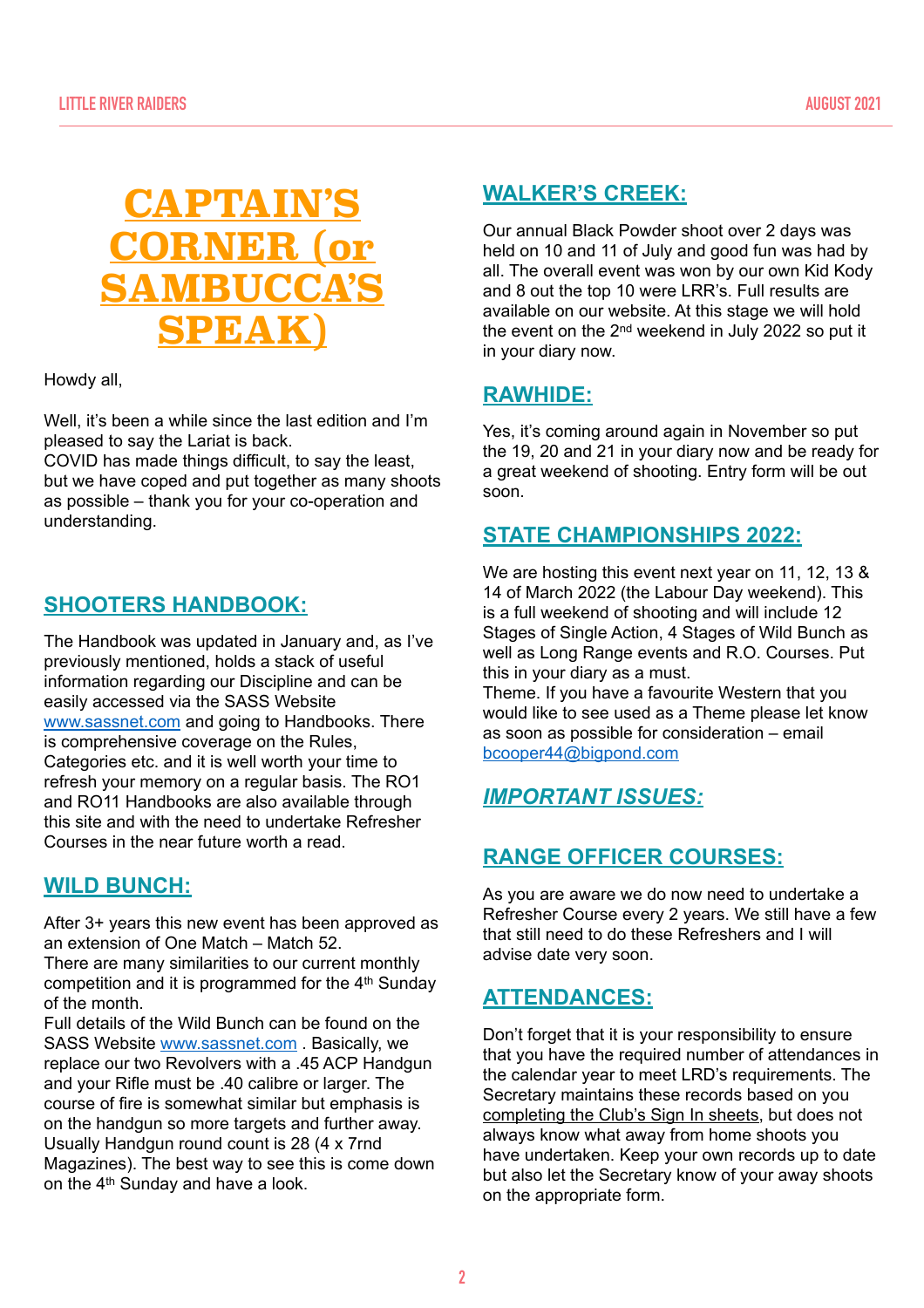# **Walkers Creek Black Powder Shoot**

When the smoke settles, we recap a 2 day shoot to be remembered.

#### **Let the photos do the talking!!!**



Buck on the long range with a few echoes of a ding for his efforts.



#### RO's making sure we are safe

#### Always hard to shoot at a target you can't see

A chilly one degree start to the day off





SHOTGUN'S always make FOR GREAT **FUN** 



#### **HAVE YOU HEARD THE NEWS?**

We are trialing a new scoring system called Practiscore, and so far it has been incredibly successful. The system is super easy to use and will integrate with our new timers.

# THAT IS CORRECT. NEW TIMERS!!!

look out for the new tablets and timers and make sure you have plenty of questions for us when you're next at the range.